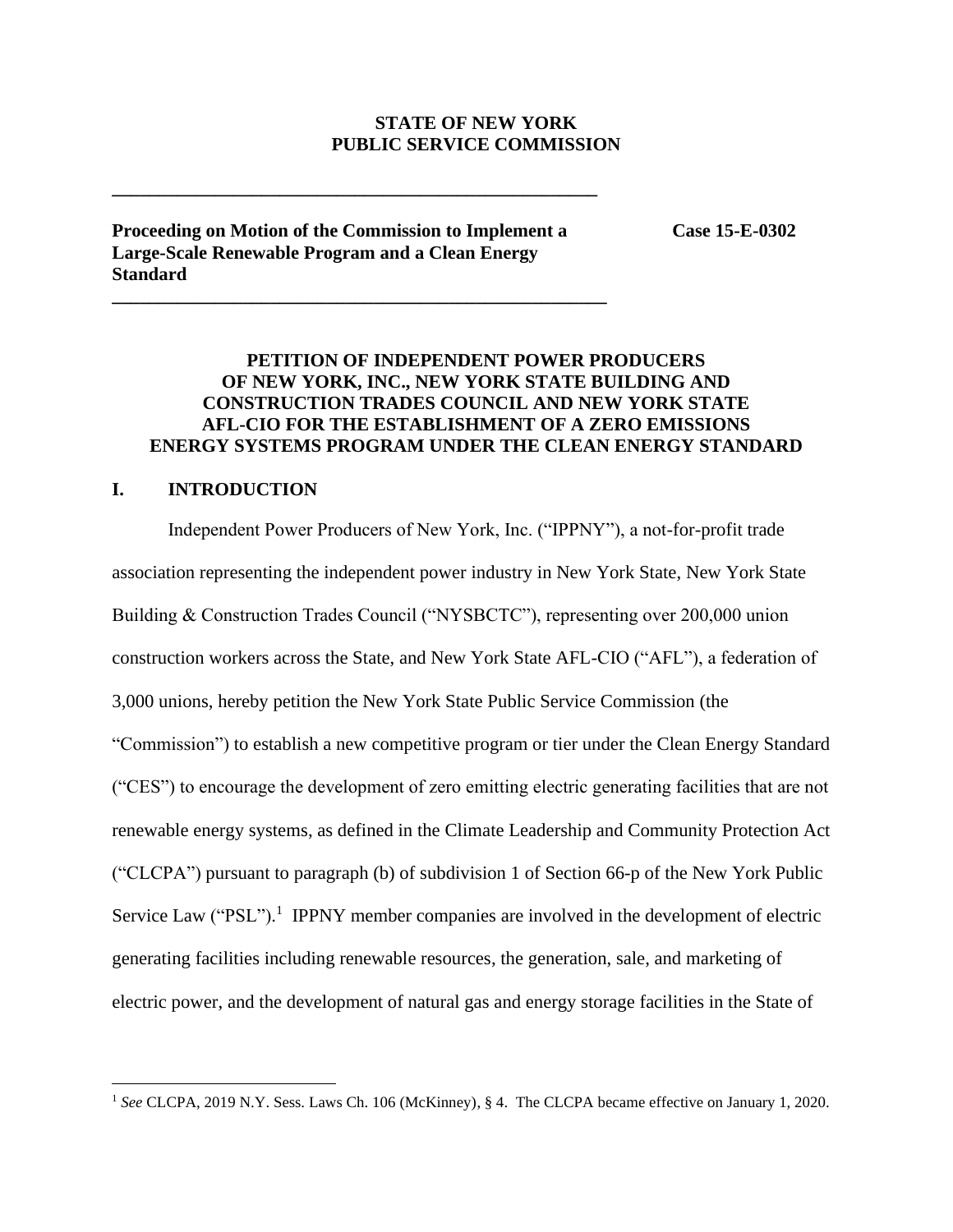New York. IPPNY member companies produce a majority of New York's electricity, utilizing almost every generation technology available today, such as wind, solar, natural gas, oil, hydro, biomass, energy storage, waste-to-energy and nuclear. NYSBCTC and AFL represent union workers employed in every aspect of the State's energy infrastructure, including construction, generation, transmission, operations and maintenance.

Specifically, to assist meeting the CLCPA's target of having the statewide electrical demand system be zero emissions by 2040, the Commission should establish, after an appropriate notice and comment period, a competitive program to encourage private sector investment in a minimum of one gigawatt ("GW") of zero emissions energy systems that would commence commercial operation by 2030. The Commission should define "zero emissions energy systems" as systems, other than renewable energy systems, that generate electricity or thermal energy through the use of technologies that do not lead to a net increase in greenhouse gas emissions into the atmosphere at any time in the process of generating electricity. 2

### **II. BACKGROUND**

On August 1, 2016, in the above-captioned case, the Commission adopted the CES, which is comprised of a Renewable Energy Standard ("RES") and a Zero-Emissions Credit (" $ZEC$ ") requirement.<sup>3</sup> The CES Order adopted a goal whereby 50% of electricity consumed in New York by 2030 would be generated by renewable energy sources (the "50 by 30 goal") as part of a strategy to reduce statewide greenhouse gas emissions by 40% by 2030.<sup>4</sup> To achieve the 50 by 30 goal, the Commission ordered all load serving entities ("LSEs") in the State to serve

<sup>&</sup>lt;sup>2</sup> The term "greenhouse gas" is defined by subdivision 7 of Section 75-0101 of the Environmental Conservation Law.

<sup>3</sup> Case 15-E-0302, *Proceeding on Motion of the Commission to Implement a Large-Scale Renewable Program and a Clean Energy Standard*, Order Adopting a Clean Energy Standard (Aug. 1, 2016) ("CES Order").

<sup>4</sup> *Id.* at 2.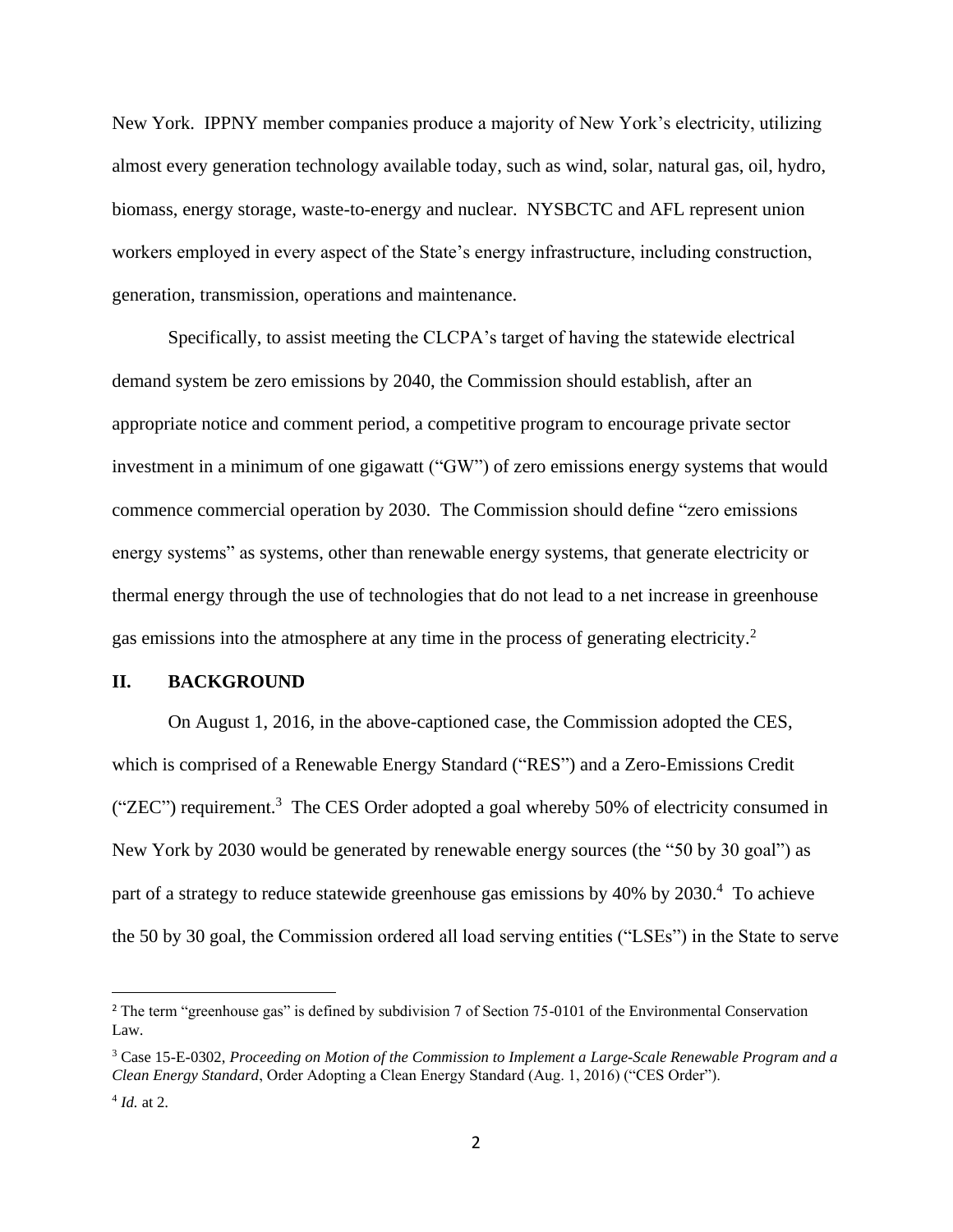their retail customers by procuring new "Tier 1" renewable resources, evidenced by the procurement of qualifying renewable energy credits ("RECs")<sup>5</sup> from the New York State Research and Development Authority ("NYSERDA") or other sources, or by making Alternative Compliance Payments, in specified, annually-increasing proportions of their total loads.<sup>6</sup> The Tier 1 mandate has been the core instrument by which the State incents the development of renewable resources to meet the State's 50 by 30 goal.

The CES Order also included a Tier 2 maintenance program as part of the CES which offered financial support to existing eligible renewable facilities at risk of deactivating due to being uneconomic.<sup>7</sup> Finally, the CES Order included the ZEC requirement as part of the CES, which mandates that LSEs procure ZECs from nuclear facilities in the State to fund their continued operation.<sup>8</sup>

On July 12, 2018, the Commission adopted its Offshore Wind Standard to incent the development of up to 2,400 MW of offshore wind capacity in New York State by 2030.<sup>9</sup> The Offshore Wind Standard mandates LSEs to obtain, on behalf of their retail customers, Offshore Wind Renewable Energy Certificates procured by NYSERDA in an amount proportional to their load.

In 2019, the State enacted the CLCPA. The CLCPA requires the Commission, by June 30, 2021, to establish a program (the "Program") to ensure (1) jurisdictional LSEs secure

<sup>&</sup>lt;sup>5</sup> RECs represent the environmental attributes, including but not limited to estimated avoided carbon dioxide emissions, associated with electricity generated by facilities that meet the Tier 1 eligibility criteria established in the CES Order.

<sup>6</sup> CES Order at 78, 92–93, 109–110.

<sup>7</sup> *Id.* at 115–117.

<sup>8</sup> *Id.* at 147–150.

<sup>9</sup> Case 18-E-0071, *In the Matter of Offshore Wind Energy*, Order Establishing Offshore Wind Standard and Framework for Phase 1 Procurement (July 12, 2018) ("Offshore Wind Order").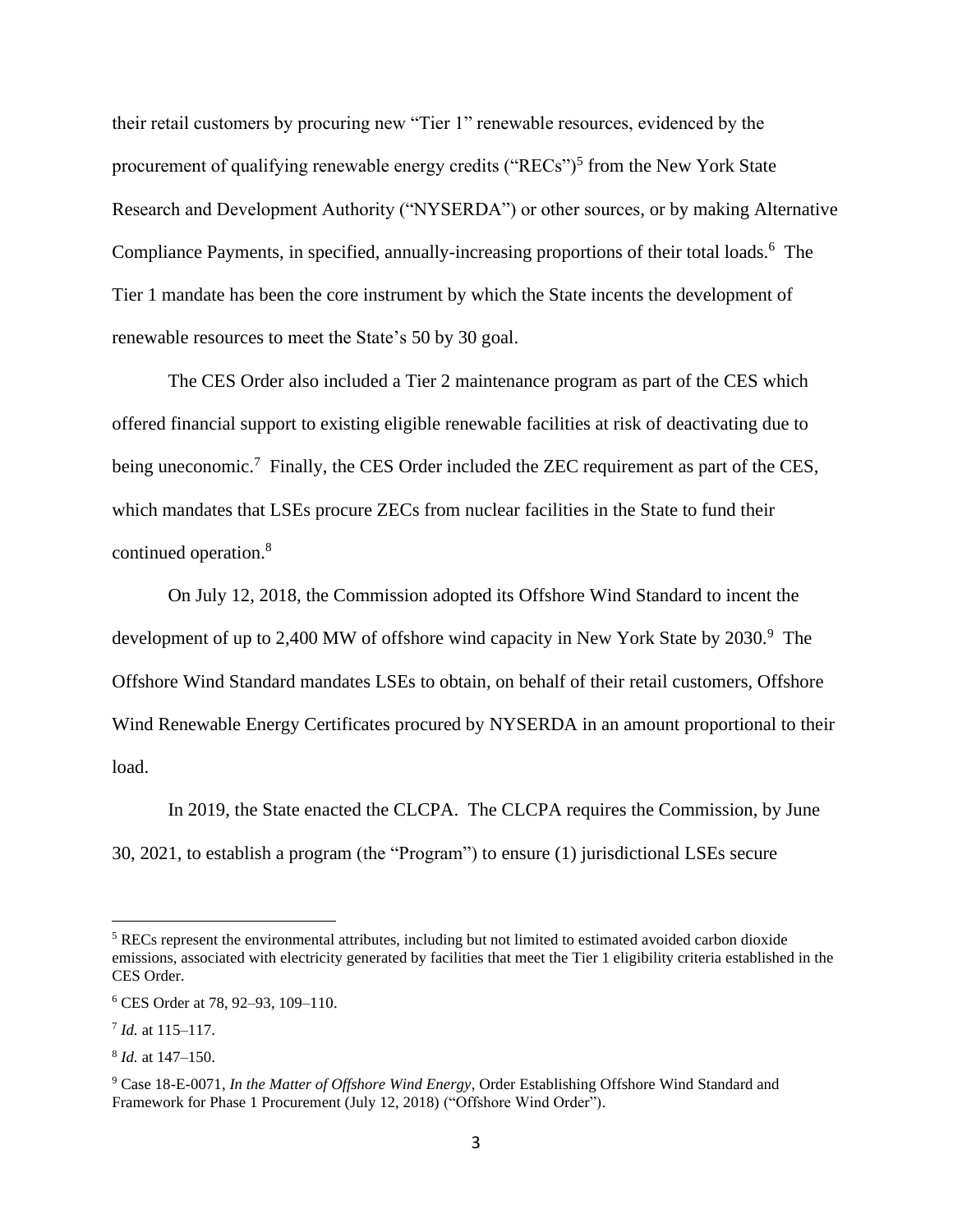adequate amounts of electricity generated by renewable energy systems to serve at least 70% of load in 2030 (the "70 by 30 Target"); and (2) "by the year [2040] (collectively, the 'targets') the statewide electrical demand system will be zero emissions" (the "2040 Zero Emission Target").<sup>10</sup> The CLPCA defines renewable energy systems as "systems that generate electricity or thermal energy through use of the following technologies: solar thermal, photovoltaics, on land and offshore wind, hydroelectric, geothermal electric, geothermal ground source heat, tidal energy, wave energy, ocean thermal, and fuel cells which do not utilize a fossil fuel resource in the process of generating electricity."<sup>11</sup> The CLCPA also requires the Commission to conduct a biennial review, starting in 2024, of the Program, determining: "(a) progress in meeting the overall targets for deployment of renewable energy systems *and zero emission sources*, including factors that will or are likely to frustrate progress toward the targets; (b) distribution of systems by size and load zone; and (c) annual funding commitments and expenditures."<sup>12</sup>

In an order issued on October 15, 2020, the Commission updated its CES to implement the 70 by 30 Target part of the Program.<sup>13</sup> In its CES Modification Order, the Commission revised its CES by applying the existing regulatory and procurement structure it adopted to meet the 50 by 30 goal to satisfy the CLCPA's 70 by 30 Target. Among other modifications, the Commission modified RES eligibility to conform it with the definition of renewable energy systems in the CLCPA, which differs from the eligible resources under the existing RES, modified the RES Tier 1 program granting NYSERDA flexibility to conduct annual Tier 1

 $10$  PSL § 66-p(2).

<sup>&</sup>lt;sup>11</sup> PSL § 66-p(1)(b). The CLCPA also requires the Commission to establish programs to achieve the deployment of 6 GW of photovoltaic solar generation by 2025, 3 GW of energy storage resources by 2030, and at least 9 GW of offshore wind by 2035. PSL  $\S$  66-p(5).

 $12$  PSL § 66-p(3) (emphasis added).

<sup>&</sup>lt;sup>13</sup> Case 15-E-0302, *supra*, Order Adopting Modifications to the Clean Energy Standard (Oct. 15, 2020) ("CES Modification Order").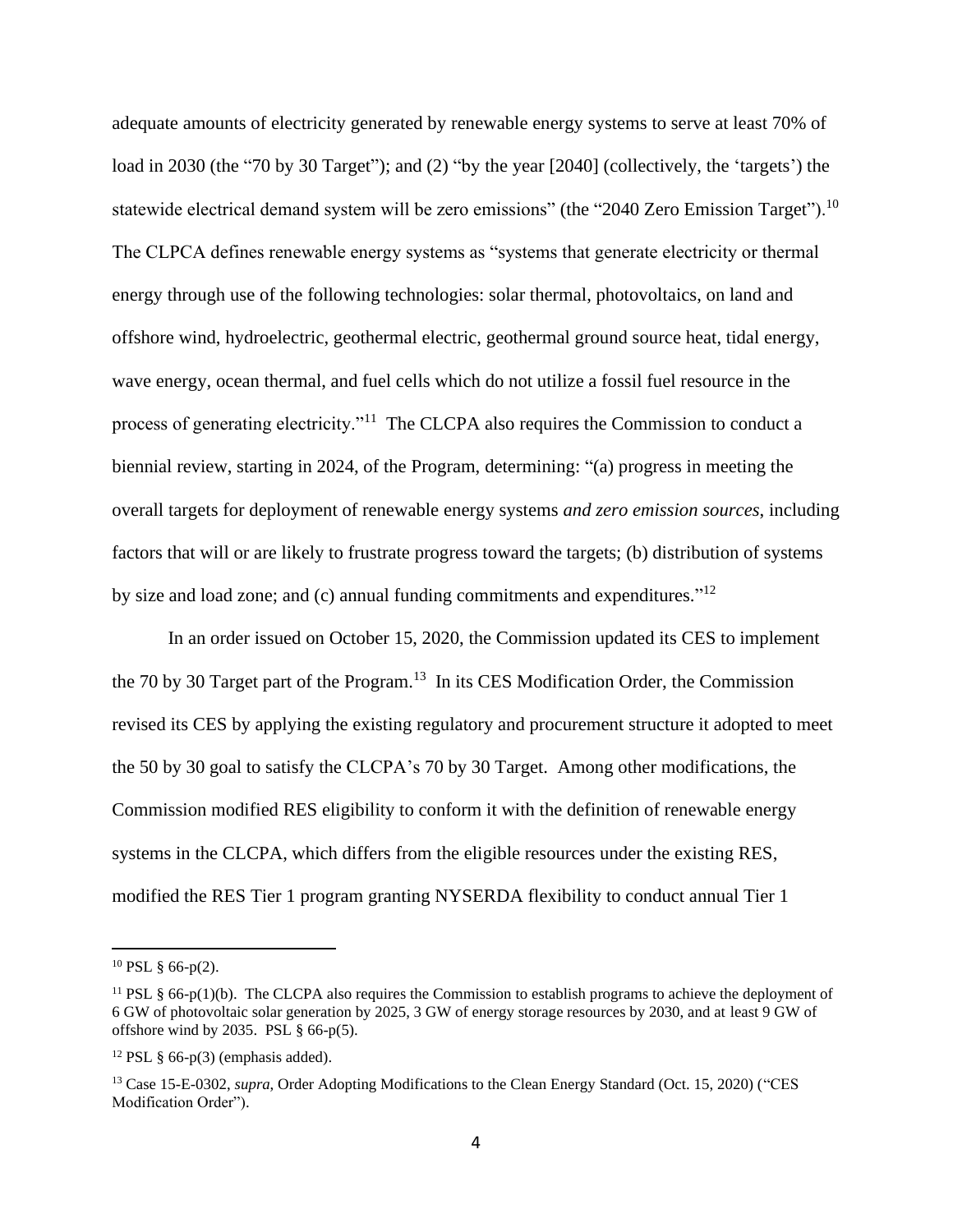solicitations, beginning in 2021, in amounts necessary to achieve the 70 by 30 Target, added a new Tier 4 to the CES to encourage the delivery of renewable energy to New York City, and modified the Offshore Wind Standard to grant NYSERDA flexibility to conduct competitive solicitations for offshore wind to meet the CLCPA's statewide goal of 9 GW of offshore wind capacity by 2035.

The Commission has yet to update its CES to establish the 2040 Zero Emission Target part of the Program. IPPNY, NYSBCTC and AFL urge the Commission to do so now by developing a competitive zero emissions energy systems program to help ensure that target is met. Support for this type of program is evidenced by legislation, S.6497-A (Parker) / A.8094 (Cusick), which passed the New York State Senate unanimously (63-0) on June 9, 2021. The bill directed the Commission to establish a pilot program consistent with the provisions of this petition by a date certain to help ensure the State will meet the 2040 Zero Emission Target in a way that maintains electric system reliability. The CLCPA, through subdivision 2 of Section 66 p of the PSL, already gave the Commission the underlying legislative authority to establish the pilot program under this petition and the bill.

The Commission also should include quality-based contracting and labor provisions within the program as they are highly valuable in promoting successful project delivery, especially in light of the complexity and time sensitivity of affected projects. These provisions are also vital for the Just Transition envisioned by the CLCPA, in terms of prevailing wage, project labor agreements ("PLA"), and the Buy American provisions that will create and retain good paying union jobs in New York. IPPNY, NYSBCTC and AFL strongly support these labor provisions, and their applicability for a Just Transition and job creation under the program pursuant to this petition recently was evidenced by union support of Governor Andrew M.

5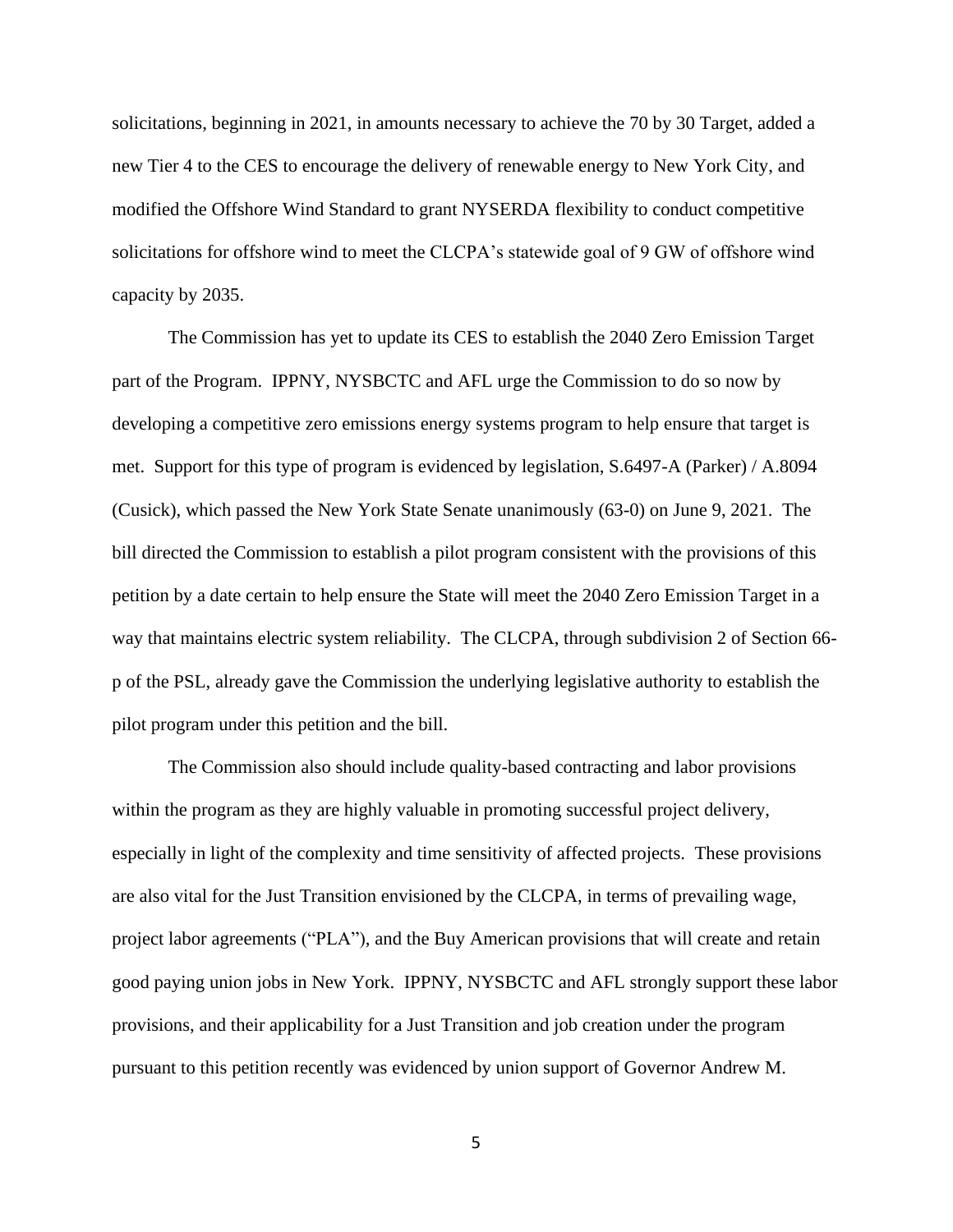Cuomo's announcement that the New York Power Authority ("NYPA") will undertake an industry-leading green hydrogen demonstration project at NYPA's Brentwood natural gas peaker plant on Long Island to evaluate the resource's potential role in displacing fossil fuels from dispatchable power generation.<sup>14</sup> The Governor's announcement points to the further need for, and appropriateness of, the program urged by this petition on a broader scale and basis.

#### **III. RELIEF REQUESTED**

## **A. THE COMMISSION SHOULD ESTABLISH A ZERO EMISSIONS ENERGY PROGRAM.**

By establishing the 70 by 30 Target for renewable energy systems and requiring the remaining percentage of load be served with electricity generated by "zero emission sources," the Legislature intended that zero emissions sources include sources other than renewable energy systems. Notably, the CLCPA does not define "zero emission sources," leaving it to the Commission to establish this critical aspect of the CLCPA. The Commission's CES Modification Order established policies and mandates to achieve the 70 by 30 Target but was silent on how the State should achieve the 2040 Zero Emission Target or even designate the types of resources that could be used to meet such target. Nor did the Commission state in the CES Modification Order when it would consider establishing policies to achieve the 2040 Zero Emission Target.

The Commission's silence on these matters creates uncertainty in the electricity market and investment community, thereby potentially delaying, unnecessarily, the development of resources that are both zero emitting and capable of meeting electric system needs that cannot be

<sup>14</sup> Press Release, New York State Governor's Office, Governor Cuomo Announces New York Will Explore Potential Role of Green Hydrogen as Part of Comprehensive Decarbonization Strategy (July 8, 2021), [https://www.governor.ny.gov/news/governor-cuomo-announces-new-york-will-explore-potential-role-green](https://www.governor.ny.gov/news/governor-cuomo-announces-new-york-will-explore-potential-role-green-hydrogen-part)[hydrogen-part.](https://www.governor.ny.gov/news/governor-cuomo-announces-new-york-will-explore-potential-role-green-hydrogen-part)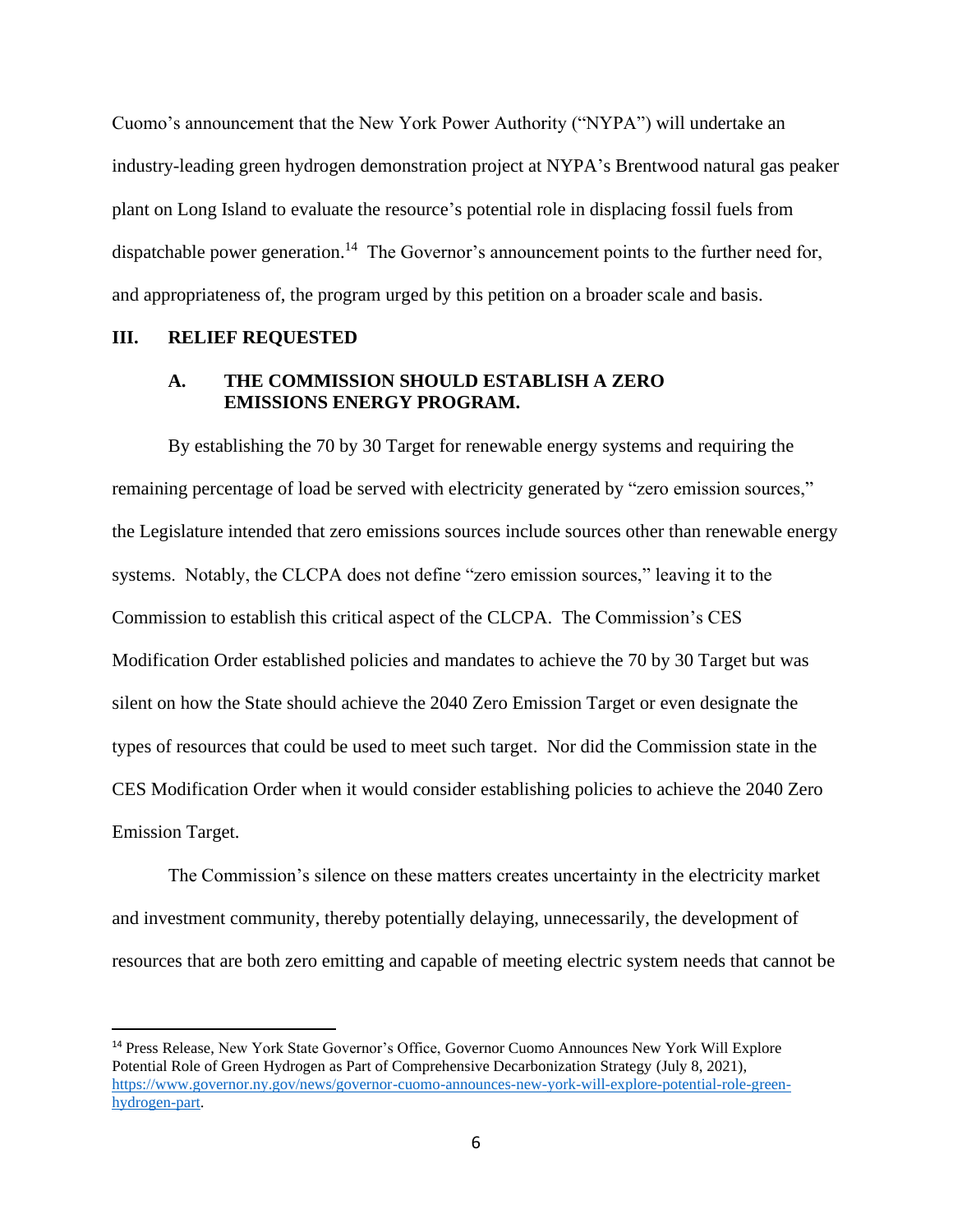met fully by renewable energy systems due to their intermittence. As determined in a report recently prepared by Analysis Group for the New York Independent System Operator, Inc. assessing the potential impacts of system changes resulting from the CLCPA's mandates on electric system reliability in 2040, the timely development of fully dispatchable zero emitting resources is crucial to maintain reliability as the economy electrifies and reliance on intermittent renewable and duration limited resources increases.<sup>15</sup>

Because wind, solar, and limited-duration energy storage resources will be insufficient to meet electric demand in 2040, the Phase II Climate Study determined that removal of all the existing fossil-fueled generating resources by 2040 in compliance with the CLCPA's 2040 Zero Emission Target will require as much as 30,000 MW of installed capacity of new flexible and dispatchable resources to provide the necessary reliability services that have historically been provided by fossil-fueled generating resources.<sup>16</sup> The Phase II Climate Study does not make any assumptions about what technology or fuel source can fulfill this role, focusing instead on the characteristics required of such resources. These resources must be highly flexible, *i.e.*, they must be capable of coming on quickly and meeting rapid and sustained ramps in demand.<sup>17</sup>

The Phase II Climate Study also determined that battery storage resources will help meet system needs when output from renewable resources is reduced, but sustained periods of reduced renewable generation rapidly deplete battery storage. The study assumed approximately 15,600 MW of storage would be added to the system by 2040 and determined that the contribution of

<sup>&</sup>lt;sup>15</sup> Paul J. Hibbard, et al., Climate Change Impact Phase II, An Assessment of Climate Change Impacts on Power System Reliability in New York State, Final Report (Sept. 2, 2020) ("Phase II Climate Study"), [https://www.nyiso.com/documents/20142/15125528/02%20Climate%20Change%20Impact%20and%20Resilience](https://www.nyiso.com/documents/20142/15125528/02%20Climate%20Change%20Impact%20and%20Resilience%20Study%20Phase%202.pdf/89647ae3-6005-70f5-03c0-d4ed33623ce4) [%20Study%20Phase%202.pdf/89647ae3-6005-70f5-03c0-d4ed33623ce4.](https://www.nyiso.com/documents/20142/15125528/02%20Climate%20Change%20Impact%20and%20Resilience%20Study%20Phase%202.pdf/89647ae3-6005-70f5-03c0-d4ed33623ce4)

<sup>16</sup> *Id.* at 83.

<sup>17</sup> *Id.*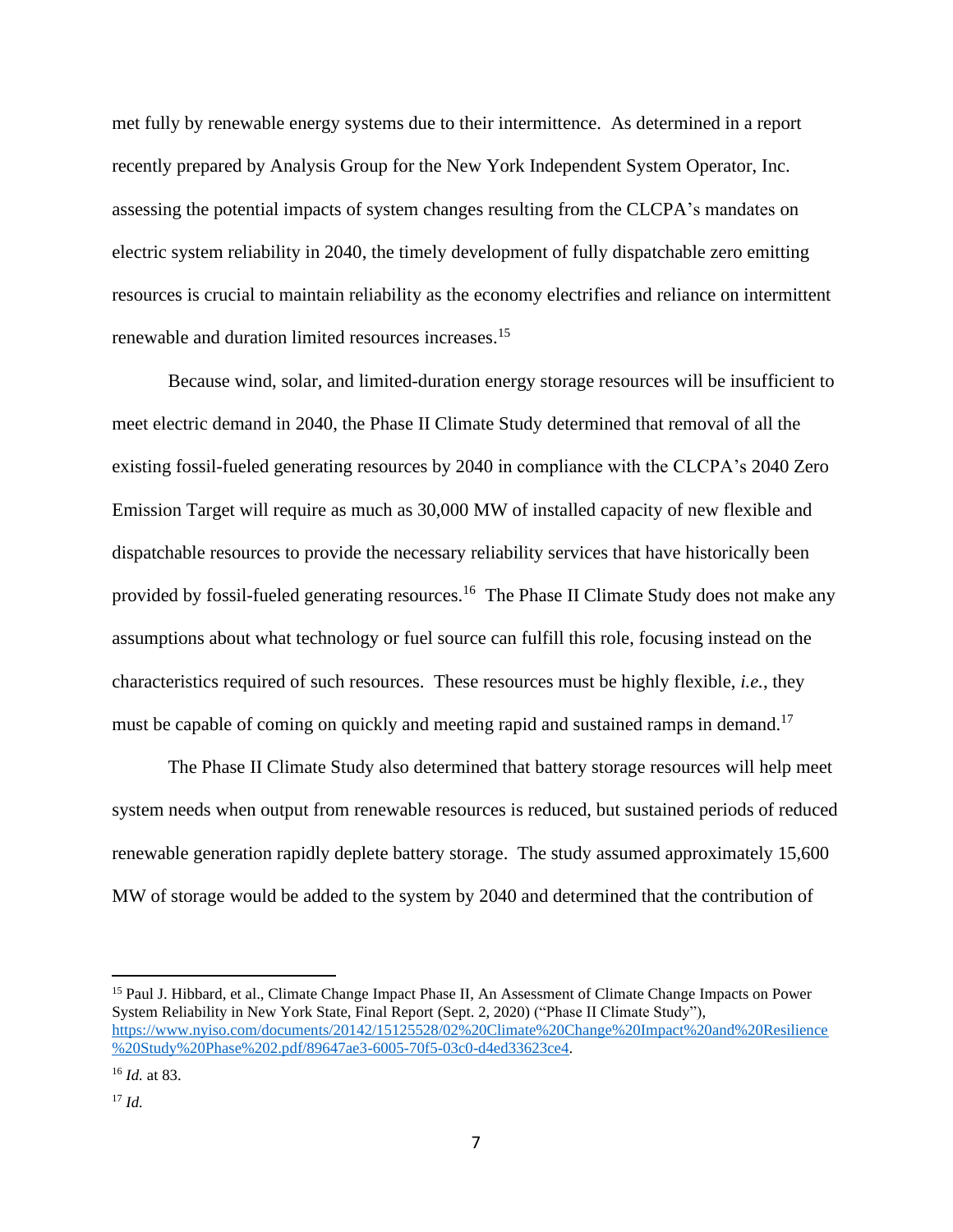storage would be quickly exhausted when the output from renewable resources is reduced for periods of days.<sup>18</sup>

The Climate Action Council, which was established by the CLCPA to develop a scoping plan to meet the CLCPA's emission reduction requirements and targets, received an analysis agreeing with the need for new flexible and dispatchable resources. The Climate Action Council's consultant, Energy and Environmental Economics, Inc. ("E3"), determined that "firm capacity resources will be needed to ensure year-round reliability, especially during periods of low renewables output," to balance the substantial growth in intermittent resources like wind and solar.<sup>19</sup> The E3 Report concluded that the State "can reliably meet growing electricity loads with 100% zero-emissions electricity by relying on a diverse mix of resources, including: onshore and offshore wind; large-scale and distributed solar; in-state hydro and existing and new hydro imports from Quebec; existing nuclear capacity; existing and new combined cycles (CC) and combustion turbines (CT) utilizing zero-emissions biogas; new natural gas-fired combined cycles with carbon capture and sequestration  $(CC-CCS)$ .<sup>20</sup> The E3 Report pointed to other studies that found that "complementing high penetrations of intermittent renewables with *firm, zero-emission resources*—such as bioenergy, hydrogen, carbon capture and sequestration, and nuclear generation—reduce total electric system costs under zero-emissions targets."<sup>21</sup>

The E3 Report determined that, while "battery storage can provide sufficient short-term (intraday) flexibility to balance high levels of variable renewable output," maintaining reliability

<sup>18</sup> *Id*. at 1.

<sup>&</sup>lt;sup>19</sup> Energy and Environmental Economics, Inc., Pathways to Deep Decarbonization in New York State (June 24, 2020), at 37 ("E3 Report"), [https://climate.ny.gov/-/media/CLCPA/Files/2020-06-24-NYS-Decarbonization-](https://climate.ny.gov/-/media/CLCPA/Files/2020-06-24-NYS-Decarbonization-Pathways-Report.pdf)[Pathways-Report.pdf.](https://climate.ny.gov/-/media/CLCPA/Files/2020-06-24-NYS-Decarbonization-Pathways-Report.pdf)

<sup>20</sup> E3 Report at 33.

<sup>21</sup> E3 Report at 38-39 (emphasis added).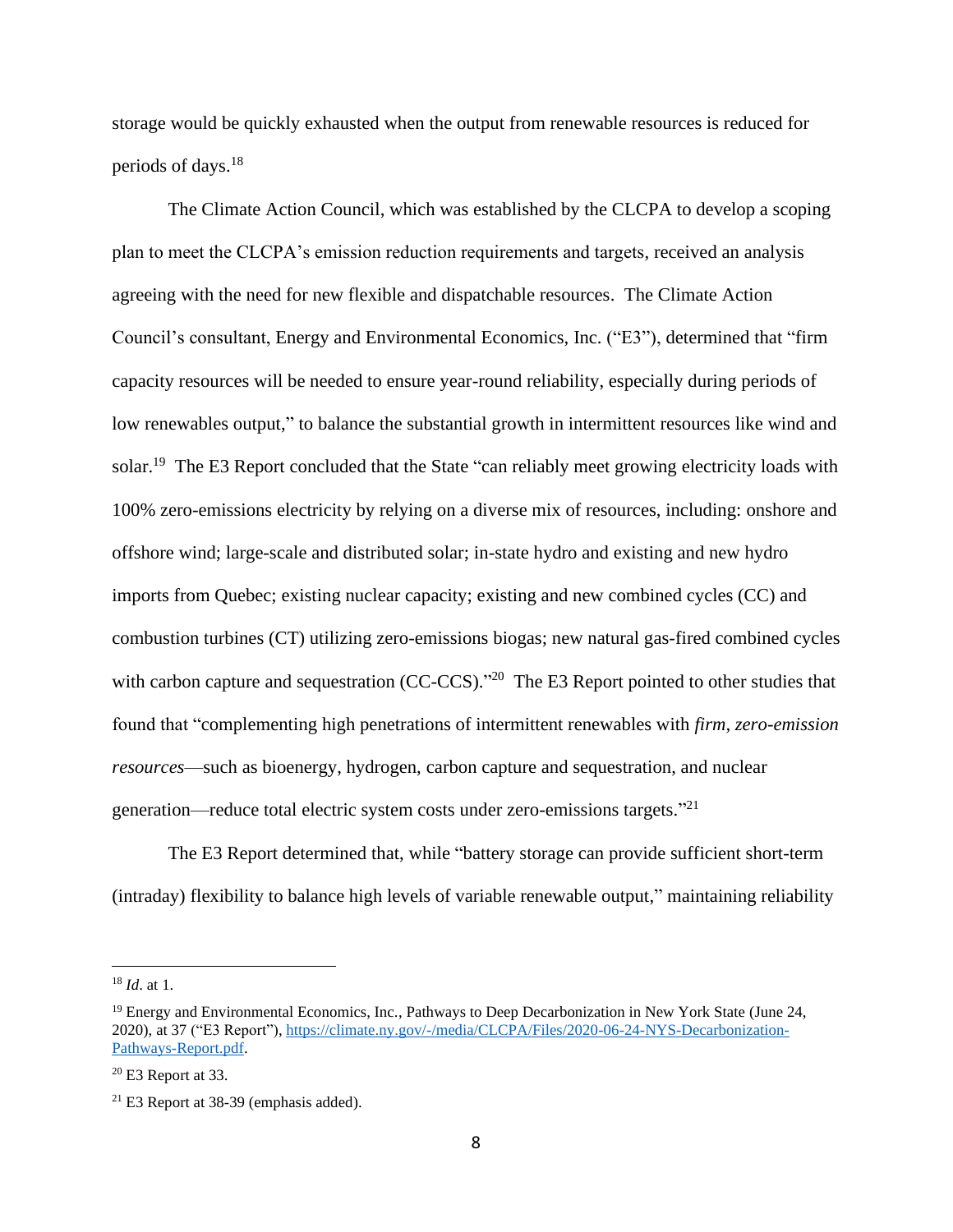requires long-duration (interday) resources, such as "large-scale hydro resources, renewable natural gas (RNG) or synthetic fuels such as hydrogen, Carbon Capture Storage (CCS), and nuclear power."<sup>22</sup>

The Power Generation Advisory Panel of the Climate Action Council also recognized the need for zero emissions energy systems that are dispatchable technologies in its May 3, 2021 recommendations to the Climate Action Council.<sup>23</sup> Its Initiative No. 10 recommends that the State "identify, explore, evaluate and develop dispatchable technologies as they emerge."<sup>24</sup> The Panel recommended that, if a substitute is needed for natural gas, "advanced green hydrogen and possible [renewable natural gas] could fill this gap to maintain reliability, if scalability, feasibility, and environmental impact and air quality issues can be addressed."<sup>25</sup>

In light of the recommendations and analysis provided by the Phase II Climate Study, the E3 Report, and the Power Generation Advisory Panel, the Commission should act quickly to establish a program to incent the type of zero emitting technologies that will be needed to maintain reliability as progress is made towards the 70 by 30 Target and to meet the 2040 Zero Emission Target. IPPNY, NYSBCTC and AFL request that the Commission initiate a proceeding or establish a new tier under its CES to determine by July 1, 2022, after appropriate notice and comment, the zero emissions energy systems that are likely to be technically capable by 2030 of providing the operating flexibility and dispatchability to provide the necessary reliability services that have historically been provided by fossil-fueled generating resources to

 $22$  E3 Report at 45.

<sup>&</sup>lt;sup>23</sup> Power Generation Advisory Panel, Meeting 11, Climate Action Council (May 3, 2021), at 65, [https://climate.ny.gov/-/media/CLCPA/Files/2021-05-03-Power-Generation-Advisory-Panel-Presentation-](https://climate.ny.gov/-/media/CLCPA/Files/2021-05-03-Power-Generation-Advisory-Panel-Presentation-Slides.pdf)[Slides.pdf.](https://climate.ny.gov/-/media/CLCPA/Files/2021-05-03-Power-Generation-Advisory-Panel-Presentation-Slides.pdf)

<sup>24</sup> *Id*.

<sup>25</sup> *Id.* at 66.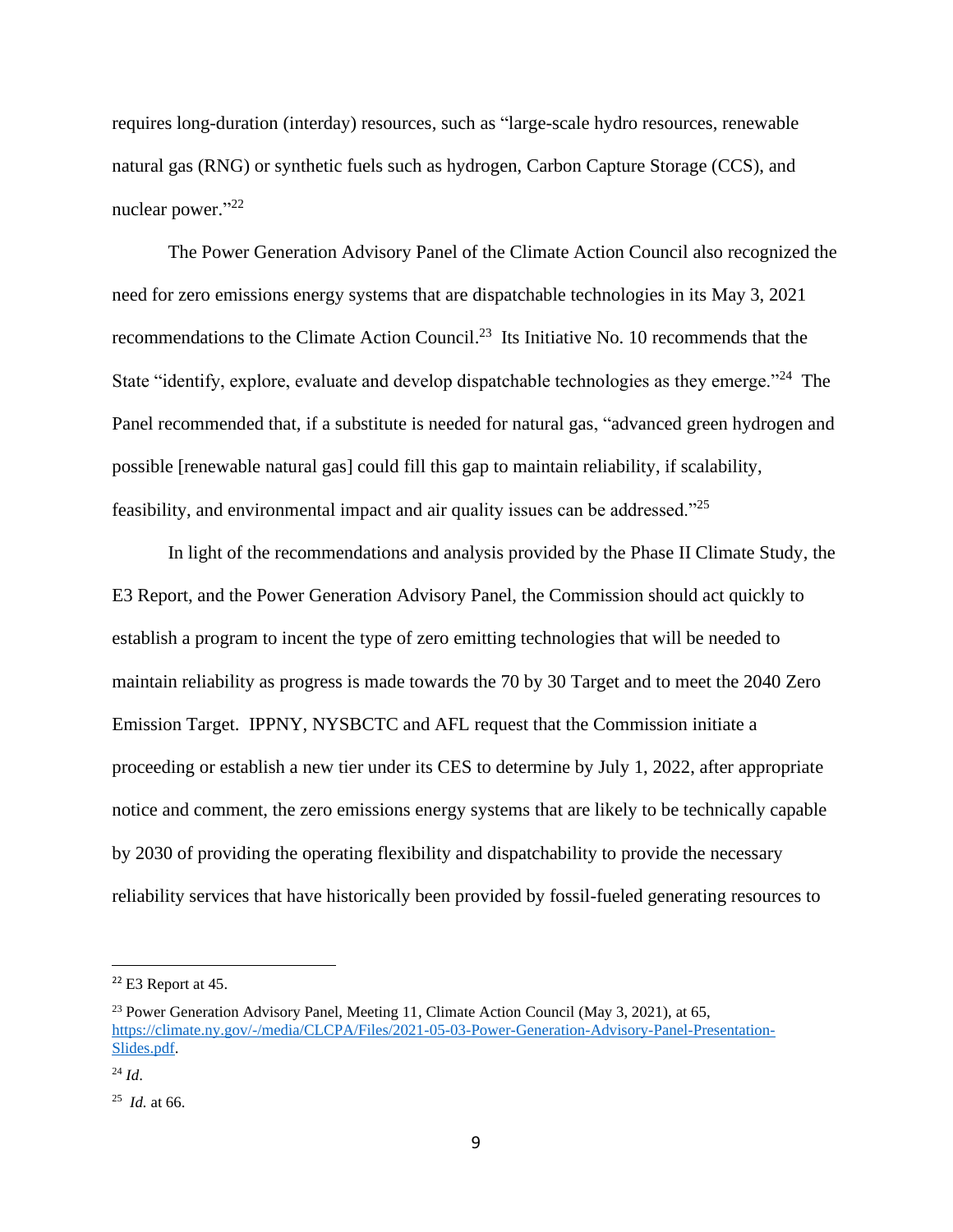meet the 2040 Zero Emission Target. The Commission should establish a competitive program to attract private sector investment in a minimum of 1 GW of such zero emissions energy systems in sufficient time to ensure these resources will commence commercial operation by 2030.

This commitment will help create a market for the kind of technologies that will comprise the up to 30 percent of remaining power generation technology needed to maintain reliability as progress is made toward achieving the 2040 Zero Emission Target. Having these new technologies enter into service by 2030 will allow operational experience to accumulate and provide an opportunity for any needed technology refinements to assure that all necessary resource additions are operating in time to achieve the 2040 Zero Emission Target.

## **B. THE COMMISSION SHOULD INCLUDE PROVISIONS WITHIN THE ZERO EMISSIONS ENERGY PROGRAM THAT PROMOTE SUCCESSFUL PROJECT DELIVERY AND FACILITATE A JUST TRANSITION FOR THE ENERGY WORKFORCE.**

In establishing the competitive zero emissions energy systems program, the Commission should include quality-based contracting and labor provisions that build on the Just Transition policies that were enacted in this year's State Budget for renewable energy systems pursuant to PSL Section 66-r and Section 224-d of the Labor Law, in terms of prevailing wage, PLA, and the Buy American provisions.<sup>26</sup> These policies will help ensure that assisted projects are built in a cost effective manner and meet applicable standards and critical construction and power generation schedules. These policies have been embraced in prior Commission decisions.<sup>27</sup> The Commission should require that the owner of the zero emissions energy system, or a third party

<sup>26</sup> *See* State Education, Labor, Housing and Family Assistance Budget Bill for the 2021-2022 State Fiscal Year, 2021 N.Y. Sess. Laws Ch. 56 (McKinney), Part AA, § 2-a.

<sup>27</sup> *See, e.g*., Offshore Wind Order (ruling "PLAs may be *particularly valuable* in the context of offshore wind procurements where time is of the essence. A PLA *helps to assure timely compliance with contract terms and deliver of power by the specified COD*" (emphasis added)).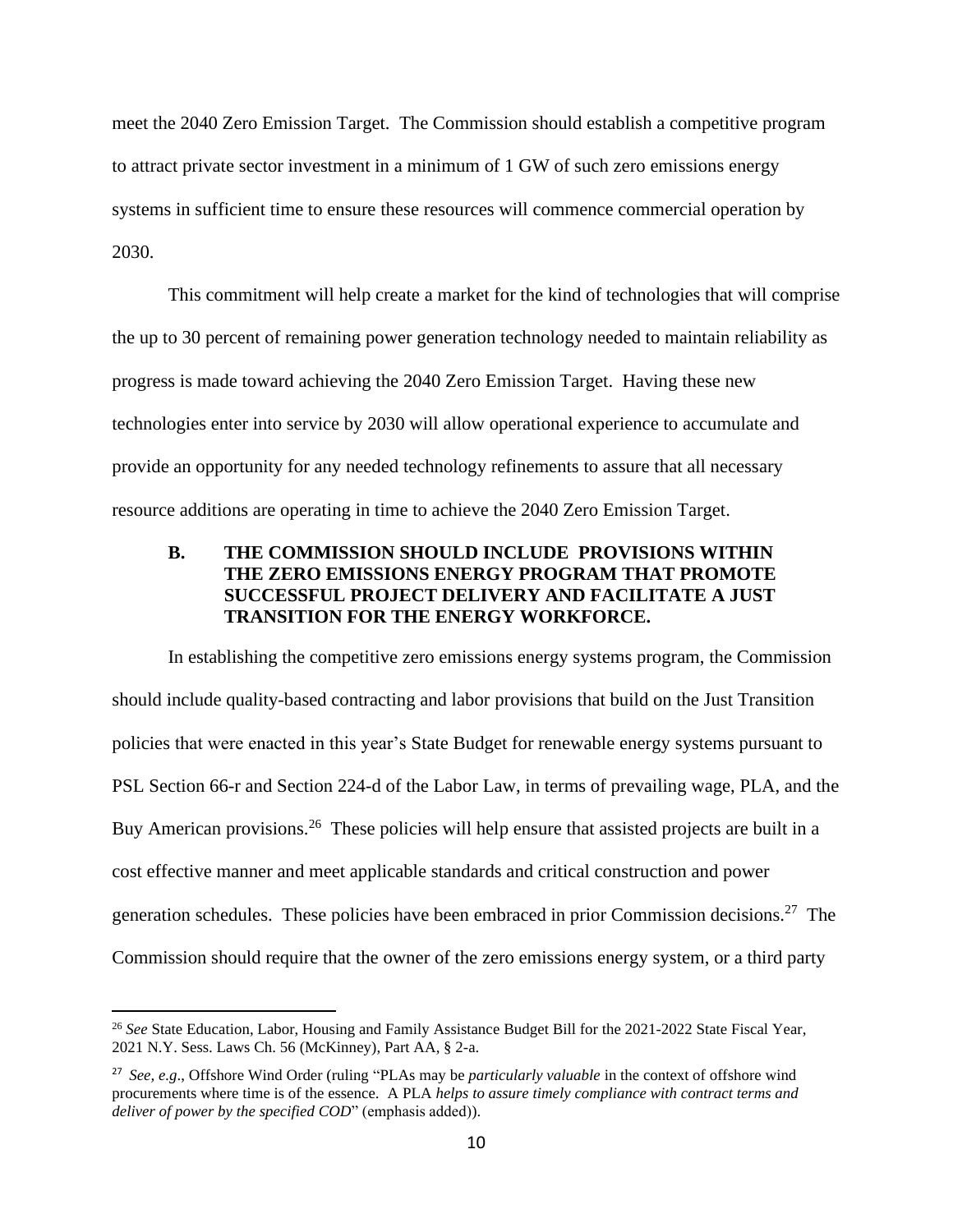acting on the owner's behalf, as an ongoing condition of any agreement with a public entity that implements the competitive zero emissions energy systems program, comply with the provisions of PSL Section 66-r and Section 224-d of the Labor Law. The Commission should also require that bona fide apprenticeship programs registered with the United States or New York State Department of Labor are utilized for the appropriate type and scope of work. Prevailing wage and apprenticeship training have similar positive project delivery effects as do PLAs. The former helps attract sufficient supplies of skilled craft personnel needed for projects, while the latter provides an effective means for verifying training credentials deployed to affected projects. In addition, all three policies have a long history of success in federal, state and local public works programs in New York State and have provided substantial assistance in building other types of power generation projects. Moreover, these policies are consistent with, and build upon, the Just Transition policies embedded in the CLCPA.

These labor provisions are consistent with the March 23, 2021 recommendations of the Just Transition Working Group to the Climate Action Council.<sup>28</sup> They would create and retain good paying union jobs in New York, spur local manufacturing and further New York's clean economy goals, help encourage the repurposing of existing facilities and incentivize private investment in new, zero carbon emission technologies that strengthen local communities. A Just Transition to clean energy can only occur if workers in the current industry are allowed to participate in the zero emissions energy future.

<sup>28</sup> Just Transition Working Group, Meeting 9, Climate Action Council (Mar. 23, 2021), at 8, [https://climate.ny.gov/-](https://climate.ny.gov/-/media/CLCPA/Files/2021-03-23-Just-Transition-Working-Group-Presentation.pdf) [/media/CLCPA/Files/2021-03-23-Just-Transition-Working-Group-Presentation.pdf.](https://climate.ny.gov/-/media/CLCPA/Files/2021-03-23-Just-Transition-Working-Group-Presentation.pdf)